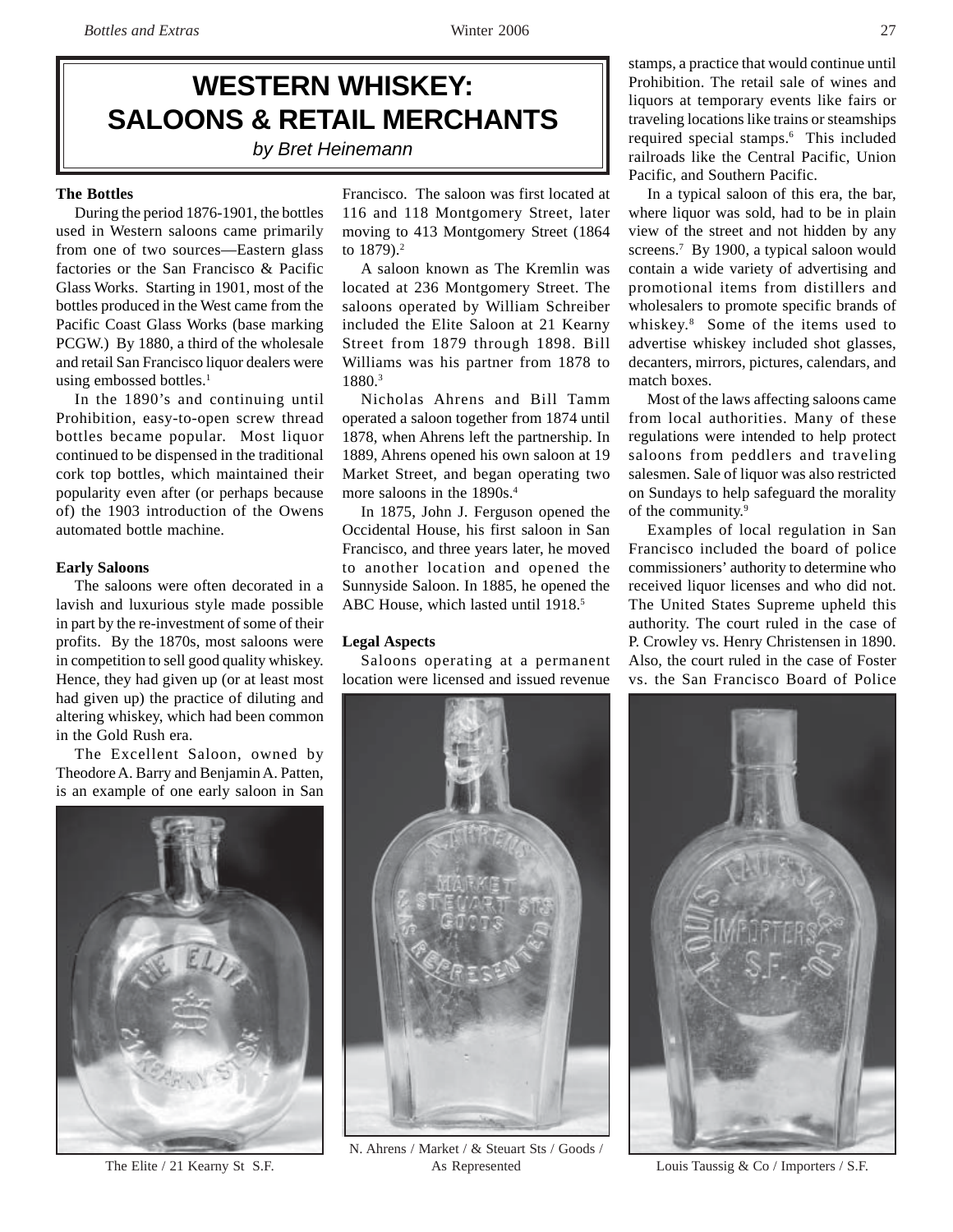28 Winter 2006 *Bottles and Extras*

Commissioners that the law denying liquor licenses to people who had employed female waitresses was not unconstitutional.<sup>10</sup>

At the national level, regulations took the form for the most part of revenue taxes collected by the Treasury Department. For example, on March 30, 1898, it was determined by the Treasury Department that all retail partnerships should be required to purchase a new special stamp when there was a move to a new location. Another method of regulation was how much the revenue taxes would be. These taxes varied from 70 cents per gallon of 100 proof liquor in 1872 to 90 cents in 1875. By August 2, 1894, the tax was \$1.10 per gallon. On July 1, 1898, to help raise revenue for the Spanish-American War, a war revenue law was passed requiring a special stamp. Samples that were given away by saloons and wholesale merchants for free were not subject to taxation, however..<sup>11</sup>

### **Wholesale Merchants as Saloon Owners**

There were some wholesale merchants who were also involved in saloons. Francis Cassin and Patrick Cassin, for example, were involved with John H. Daly in the Our Opera Saloon in the 1860s. Also, Amandus Fenkhausen, from 1861 to 1863, operated a saloon on Kearny Street.



C.J. Stubling / Wholesale Dealer / In Wines Liquors / The Dalles, Oregon



& 511 / California Sts. / San Francisco, Cal..

William C. Hildebrant, in 1877, opened a saloon at the corner of nineteenth and Howard. In 1884, he opened a second saloon, and sold it in 1885. Louis Taussig operated the Congress Hall saloon at 318 Bush Street for a short time in the 1860s.<sup>12</sup>

Salvin P. Collins and Horace Porter operated the Clayton restaurant and saloon from 1859 to 1865 at 605 Commercial Street. In 1866, Salvin Collins went out on his own and began operating his own saloon at 329 Montgomery Street. In 1874, James Wheeland was hired as a bartender for Collins' new 511 California Street Saloon. Collins ran both enterprises until he turned the business over to Wheeland



John Ferguson / ABC House / 501 Kearny St / S.F. clear pumpkinseed



## in 1884.

Collins died shortly thereafter in 1884 and Wheeland became the senior partner from 1884 until his death in 1895. Silas Collins (Salvin's son) was the junior partner during this period until 1895 when he became the senior partner and Samuel Wheeland (the son of James Wheeland) became the junior partner. The firm continued until 1914.13



John Ferguson / ABC House / 501 Kearny St / S.F. amber